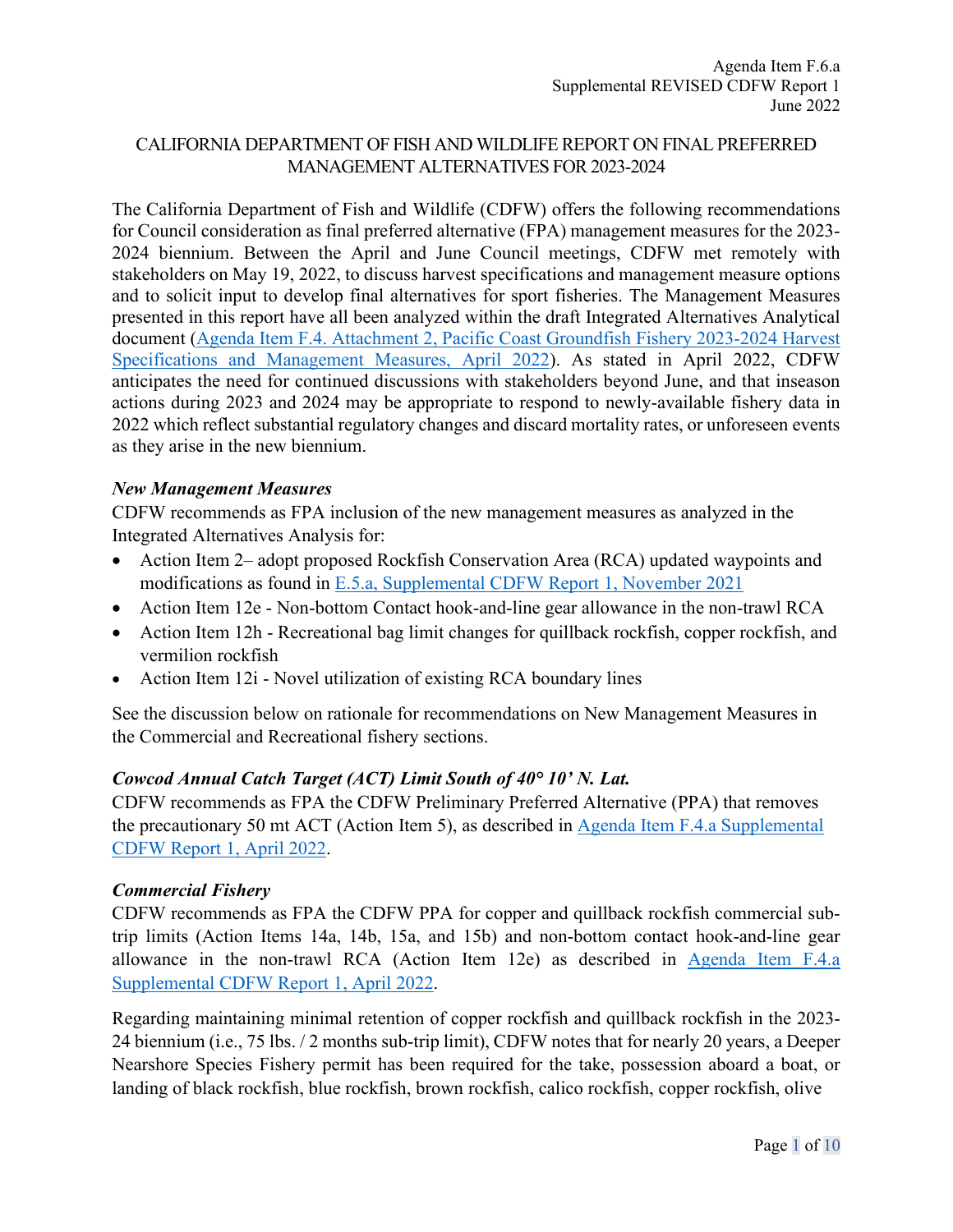rockfish, quillback rockfish and treefish for commercial purposes as per California Code of [Regulations, Title 14 §150.02.](https://govt.westlaw.com/calregs/Document/I19AE2952A8D9432DA7E6A165EBC0FA7A?viewType=FullText&originationContext=documenttoc&transitionType=CategoryPageItem&contextData=(sc.Default)) Section 2.8.2 of [Agenda Item F.4., Attachment 2, April 2022](https://www.pcouncil.org/documents/2022/03/f-4-attachment-2-2023-2024-management-measure-analytical-document-electronic-only.pdf/) indicated in 2021 there were 181 Deeper Nearshore Species Fishery permits registered, of which 120 were active (i.e., a permit holder made at least 1 landing of deeper nearshore rockfish), however, these numbers were in error. In 2021 there were actually 176 permits registered, of which 107 were active. Additionally, many of these active Deeper Nearshore Species Fishery participants do not fish year-round and/or solely in the nearshore fishery. A review of landing receipts along with discussions with industry indicate that Deeper Nearshore Fishery permittees also participate in other sectors of the groundfish fishery (e.g., LEFG non-nearshore) and non-groundfish fisheries (e.g., Dungeness crab, salmon, and CA lobster) to round-out their portfolios.

Furthermore, participants in the restricted access Deeper Nearshore Species Fishery are also subject to [California Code of Regulations, Title 14](https://govt.westlaw.com/calregs/Document/IF08D42DAB22142CB8D77230BED406335?viewType=FullText&originationContext=documenttoc&transitionType=CategoryPageItem&contextData=(sc.Default)) [§ 150.16.\(e\)\(5\)](https://govt.westlaw.com/calregs/Document/IF08D42DAB22142CB8D77230BED406335?viewType=FullText&originationContext=documenttoc&transitionType=CategoryPageItem&contextData=(sc.Default)) which states,

"Cumulative trip limit values noticed in the Federal Register by the National Marine Fisheries Service for the cumulative trip limit periods for shallow nearshore rockfish, deeper nearshore rockfish, and California scorpionfish apply to each individual California commercial licensee in addition to the federally-defined vessel-based limits. Landings are summed by an individual's California commercial license number listed on fish receipts submitted to the department pursuant to [Section 8043, Fish and Game Code.](https://leginfo.legislature.ca.gov/faces/codes_displaySection.xhtml?lawCode=FGC§ionNum=8043.)"

For these reasons, a well-established restricted access permitted fishery, a state regulation that further restricts the landings of copper rockfish and quillback rockfish, along with the list of contributing factors described in Section 2.8.2 of [Agenda Item F.4., Attachment 2, April 2022](https://www.pcouncil.org/documents/2022/03/f-4-attachment-2-2023-2024-management-measure-analytical-document-electronic-only.pdf/) should significantly and effectively limit commercial harvest of copper rockfish and quillback rockfish. CDFW continues to recommend maintaining the 2022 sub-trip limits for 2023 and 2024, noting the ability to adjust these limits inseason based on the most recent data and projections.

With respect to RCA updated waypoints and modifications as found in E.5.a, Supplemental CDFW [Report 1, November 2021,](https://www.pcouncil.org/documents/2021/11/e-5-a-supplemental-cdfw-report-1.pdf/) CDFW recommends that the council adopt the RCA corrections adopted as the PPA be adopted as FPA. The proposed modifications fall into at least one of the following categories: establish new NT-RCAs around the islands, banks and high spots within the CCA and address CDFW enforcement requests and industry requests to better align coordinates with the depth contour, as well as correct crossovers.

With respect to non-bottom contact hook-and-line gear allowance in the non-trawl RCA, CDFW continues to recommend this action as it is expected to achieve two different objectives. First, it will provide new opportunity to access underutilized and healthy mid-water rockfishes by the commercial non-trawl sector. Second, it is expected to result in some effort shift of activity from nearshore waters into the deeper waters of the non-trawl RCA. CDFW also wishes to acknowledge that access to healthy stocks in the non-trawl RCA was identified as a prioritized action the Council recommended to the Department of Commerce to "reduce burdens on domestic fishing and to increase production of sustainable fisheries" to meet Section 4 of Executive Order 13921,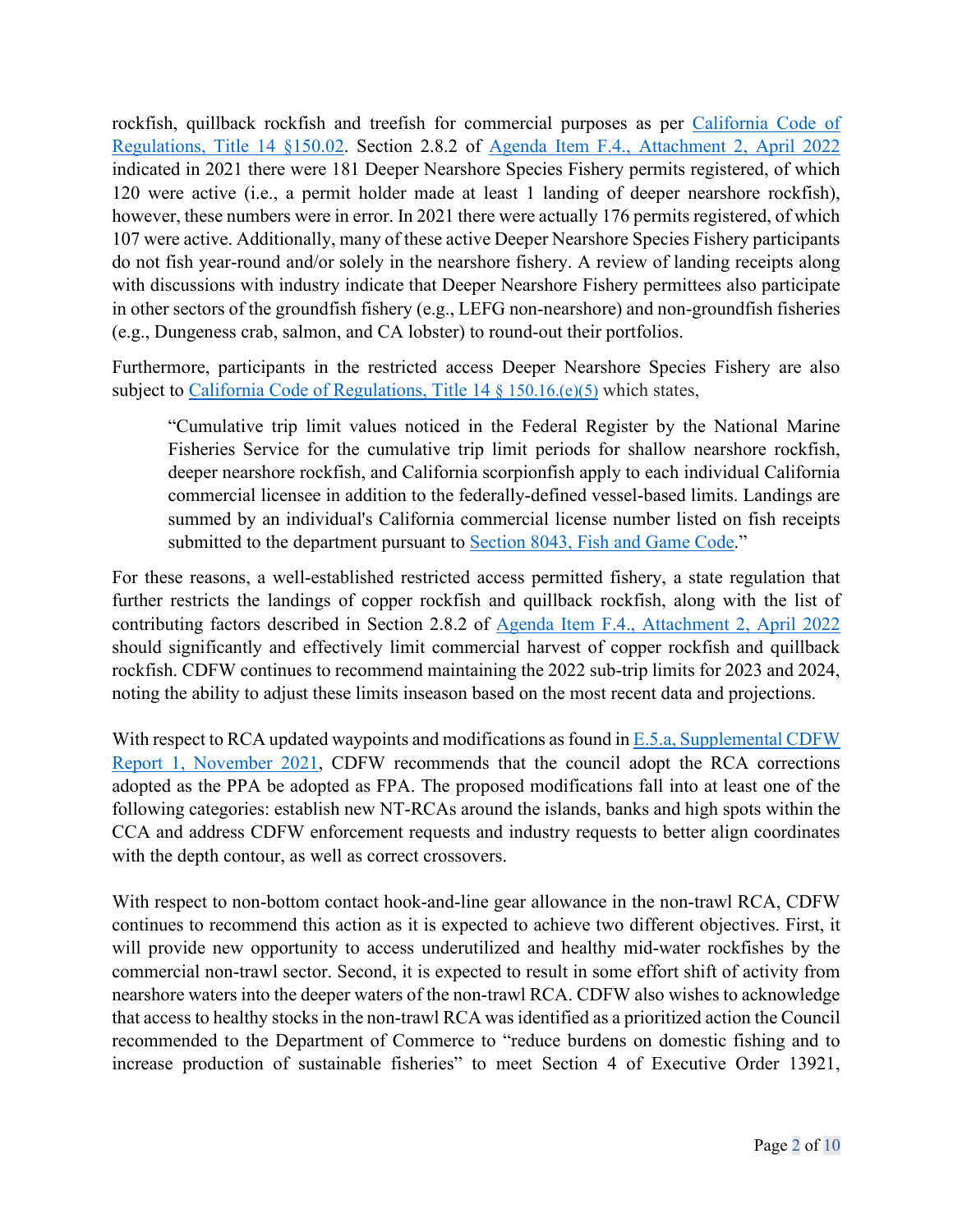Promoting American Seafood Competitiveness and Economic Growth (Agenda Item H.2., [Attachment 2, April 2021\)](https://www.pcouncil.org/documents/2021/03/h-2-attachment-2-letter-to-chris-oliver-with-councils-response-to-eo-13921.pdf/).

# *Recreational Fishery*

# *Model and Catch Projection Uncertainty*

The anticipated mortality of select groundfish species in the California recreational fishery under various season structure options is projected using the RecFISH model. The model was developed in 2004, with subsequent augmentation of monthly catch by depth and time parameters. RecFISH allows projection of catch by depth and season length independently, in each of the five California groundfish management areas. The RecFISH model is a catch-based model as opposed to an effortbased model and has been previously reviewed by the Scientific and Statistical Committee (SSC).

While the RecFISH model is the best available science, there are multiple known uncertainties and deficiencies which are explained here. For some species, few data are available to inform the model, which is particularly the case for species with deeper depth distributions, such as the shelf and slope rockfish species, or species for which retention is prohibited or encounters are infrequent. For these species and depth bins, projected impacts may vary substantially from actual impacts. Recreational fishing regulations off California have allowed virtually no recreational fishing activity in offshore waters for more than 20 years, which means there is virtually no data to inform the model for these depth bins.

The model assumes that the management measures, fishing behavior, and ocean conditions during the historic period will be representative of the current fishery. It also assumes the management measures, fishing behavior, and ocean conditions during the historic period and current fishery will be representative of those into the future. If significant changes to management measures are made to the fishery, or if large shifts in angler behavior or ocean conditions occur, substantial changes to actual fishery impacts may result, which the model cannot predict.

The historic catch data informing the model for 2023-24 are from 2017-2019, and January-October 2021. Data from more distant years is not likely to be useful to inform projections, given the number of changes to management over time. In 2017-2019 and 2021, the bag limit for copper and quillback rockfish was 10 fish within the 10-fish Rockfish, Cabezon and Greenling (RCG) daily bag and possession limit. In November 2021, the Council recommended and NMFS approved reductions to bag limits for quillback and copper rockfishes from 10-fish to 1-fish within the RCG daily bag and possession limit, effective January 1, 2022. Additionally, the vermilion rockfish sub-bag limit was reduced from 5-fish to 4-fish in response to continued high catches. The projections of total mortality produced in November 2021 are likely overestimates of total mortality, however no new catch information has become available since that time to update projected mortality. As the 2022 fisheries progress, new information will become available. Unfortunately, this information will not be available in time to inform the recommendations that must be made at the June Council meeting on the season structure and management measures for 2023-24. The greatest sources of model projection uncertainty include: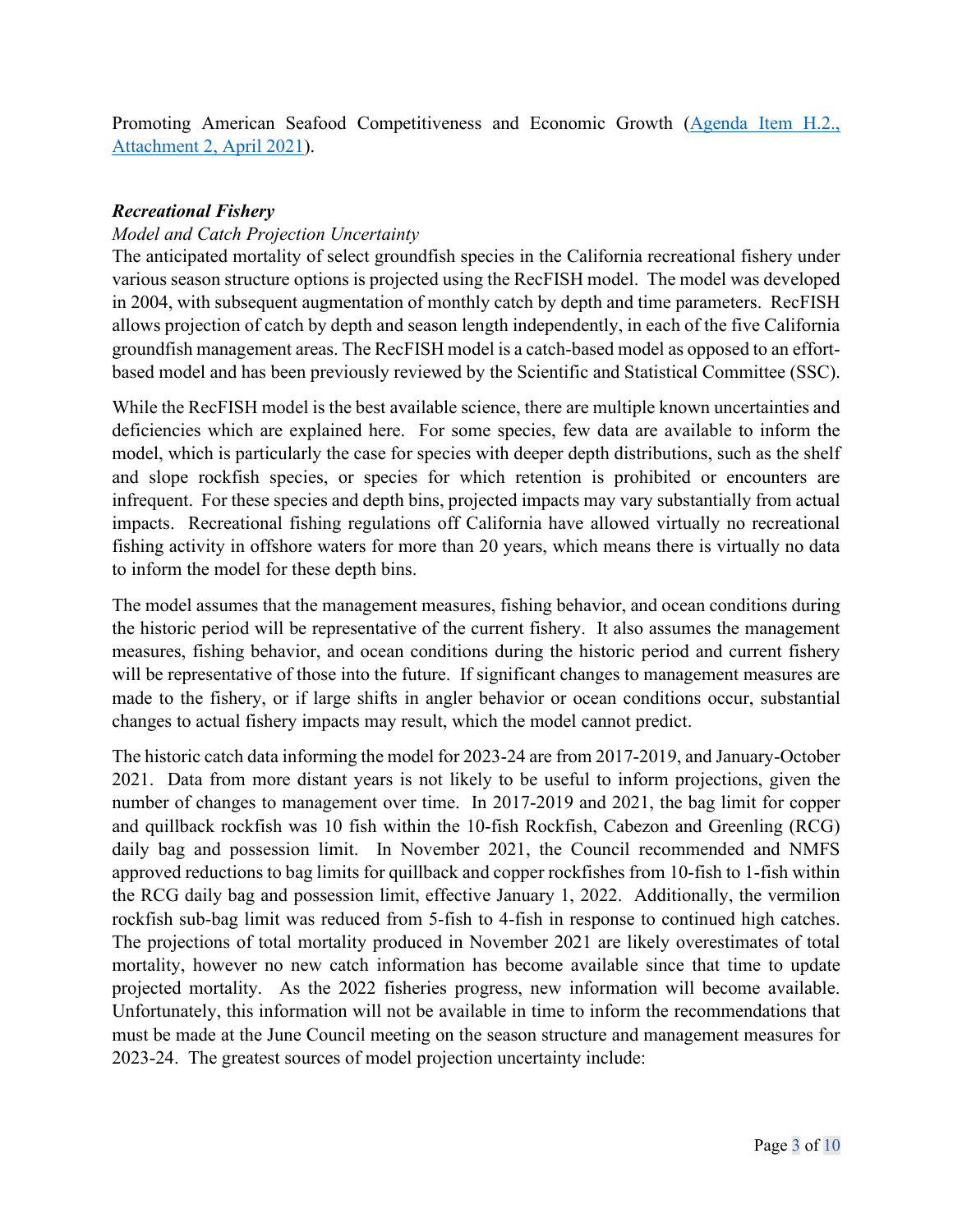- The reductions in 2022 from a 10-fish to a 1-fish bag in the RCG complex for quillback and copper rockfish are not something the model predicts well. Copper rockfish was a target species during the time period used in the projection model, not a species to avoid. This change will impact angler behavior in ways the model cannot predict. Anecdotal information in 2022 also indicates Commercial Passenger Fishing Vessels (CPFVs) in many areas are actively avoiding areas with high copper rockfish encounter rates, which could further reduce total mortality and could result in pre-season catch projections that are too high.
- The model is inherently uncertain whenever significant changes to regulations are made. The management measures proposed by CDFW in this report are a radical departure from past and current management measures and introduce the greatest source of uncertainty to projecting impacts as fishing would occur in completely new areas that haven't been accessed by the recreational fishery in two decades.
- New descending device depth dependent mortality release rates are in development by the GMT and are expected to be available for use in management later in 2022. It is expected application of these new rates will change the discard mortality in CDFW's monthly California Recreational Fishery Survey (CRFS) estimates, and subsequently in the RecFISH model catch projections.

### *Inseason Tracking and Monitoring*

For the reasons discussed above, CDFW believes the catch projections provided are highly uncertain, and for quillback and copper rockfish are expected to be over-projections. CDFW tracks groundfish mortality inseason on a weekly and/or monthly basis to ensure that mortality remains within allowable limits. Several rockfish species of concern (yelloweye rockfish, black rockfish, and previously cowcod and canary rockfish) are tracked on a weekly basis using CRFS field reports. Beginning in 2022, the list of species was expanded to include quillback and copper rockfish as a result of new stock status information.

Data on observed and released fish from the weekly CRFS reports are converted into an anticipated catch value (ACV) in metric tons using catch and effort data from previous years. Weekly ACV data are used as "proxy" values to approximate catch during the five-to-eight-week lag time between when data are collected and when CRFS catch estimates become available. ACVs have proven to be an effective and reliable tool to closely monitor recreational inseason mortality on a weekly basis. The Council might be most familiar with CDFW's ACV methodology because of its application to inseason Pacific halibut quota monitoring, but the approach originated out of the need to track overfished species attainment (yelloweye and cowcod) in California's recreational groundfish fisheries many years ago.

Although the boat-based recreational groundfish fisheries in California only opened statewide May 1, preliminary inseason data from the CRFS weekly reports covering January-May indicates total sampled or reported copper rockfish in 2022 are less than half the number from January-May in 2021, and about 25 percent the number from January-May in 2018 and 2019. This information suggests the new 1-fish sub-bag limit for copper rockfish is resulting in significant reductions to encountered fish, and it is expected that reductions to CRFS monthly catch estimates will be realized once they become available. Since it is still early in the fishing season, limited data are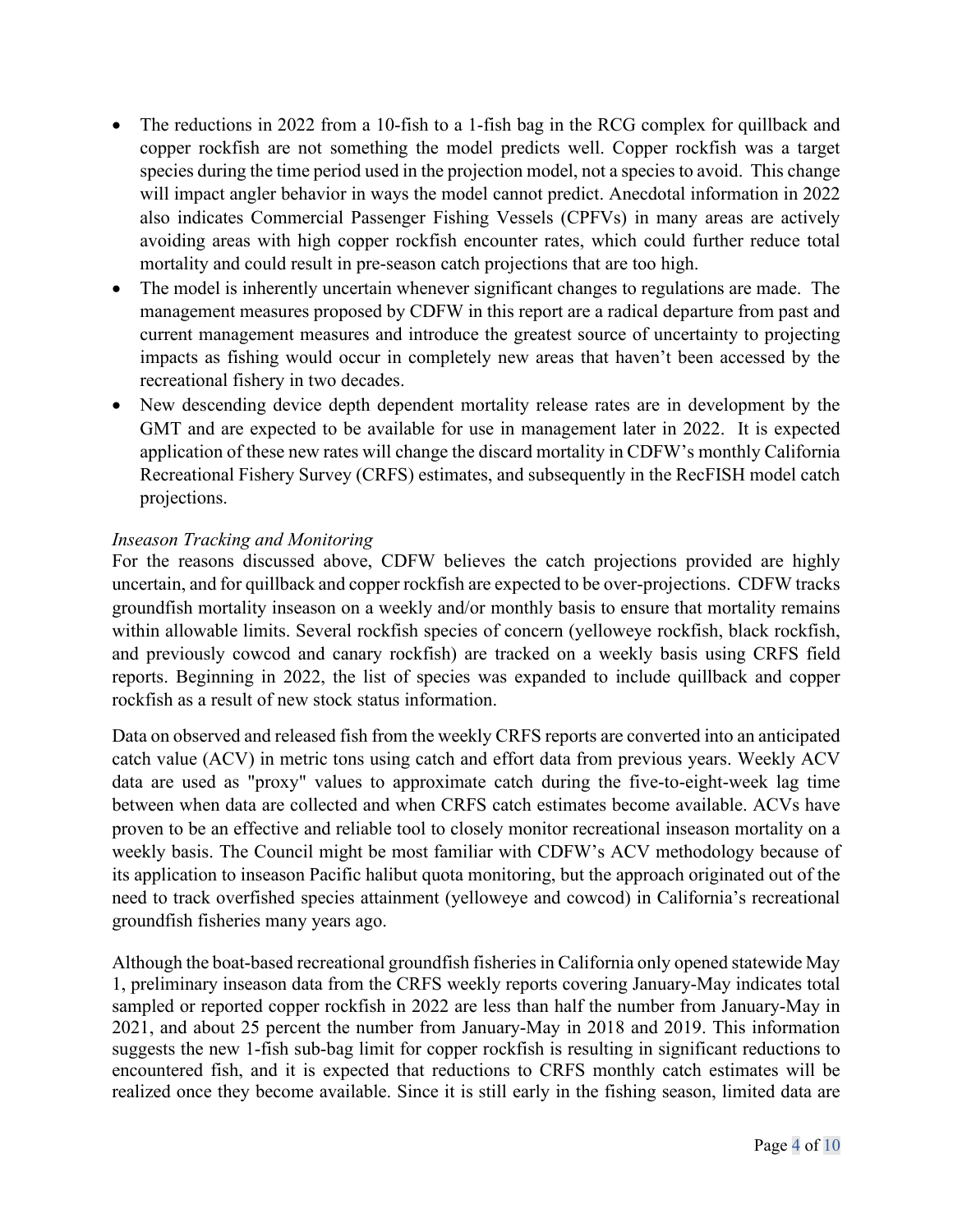currently available on quillback rockfish sampled in 2022, but the data that are available indicate a reduction in sampled or reported fish compared to prior years. For additional information on catch to date and analysis of the measures that took effect January 1, 2022, please see the CDFW report on inseason adjustments under Agenda Item F.7.

CDFW also performs monthly tracking of target species (i.e., vermilion, and canary rockfish) using CRFS estimates produced throughout the year. These species tend to be encountered at a much higher frequency than yelloweye rockfish and quillback rockfish- thousands of fish per week as opposed to tens of fish. The volume of data associated with these species makes it much more challenging to summarize and track on a more frequent basis than monthly, so CDFW prioritizes the use of ACV methodology to only those species that are constraining or need close monitoring to ensure catches stay within allowable limits, such as yelloweye and Pacific halibut. Monthly tracking has proven effective at keeping catches of the remaining species within allowable limits. Inseason tracking reports are provided by CDFW to the Council at each Council meeting. To date, CDFW's weekly and monthly tracking processes have been an effective and reliable tool to closely monitor recreational inseason mortality and serves to provide timely and accurate information to inform inseason management considerations.

#### *Inseason Management Response*

The CDFW-proposed FPAs within this document were developed to reduce total mortality of quillback rockfish and copper rockfish, in response to best scientific information newly available in 2021. Both quillback rockfish and copper rockfish continue to be managed within the Minor Nearshore Rockfish complexes both north and south of 40°10' N. lat., and species within complexes are managed to the Annual Catch Limit (ACL) for the complex. CDFW reminds the Council that the level of precision needed to manage fisheries with ACTs or harvest limits below 5-10 mt is extremely difficult, if not impossible to achieve, as random encounters in the fishery can lead to large expansions in even the best sampling surveys. While acknowledging the challenges with expansion and sampling design, CDFW believes that even an extremely low ACT or harvest guideline (HG) can serve as a meaningful reference point to inform inseason management decisions. If mortality of these species inseason reaches or is projected to exceed ACTs, or other harvest limits, CDFW will notify NMFS, the Council and agency fishery managers who may confer to consider the risk to the resource and the socioeconomics of the fishery to determine if inseason management action is warranted to slow or stop further mortality from occurring.

If warranted, CDFW anticipates stepwise adjustments to measures to try and curb impacts accordingly (i.e., changes to depth limits, season length, or bag limits). The scope and duration of the inseason management changes will be dependent upon which species triggered the action(s), the time of year, and the scale of projected harvest limit exceedance. The range of management alternatives analyzed in the draft Integrated Alternatives Analytical document covered a larger than normal range and will allow for a greater range of options available for use in inseason management responses. Sub-bag limits of 0-fish were analyzed for both quillback and copper rockfishes, and this option will be available for use in inseason management should it be necessary. The new management measure allowing for fishing seaward of a specified RCA boundary line and prohibiting fishing shoreward of that line will also be available for inseason management if necessary. Additionally, CDFW appreciates and recognizes the voluntary steps that recreational fishery anglers, organizations and CPFVs are currently taking to avoid areas of high copper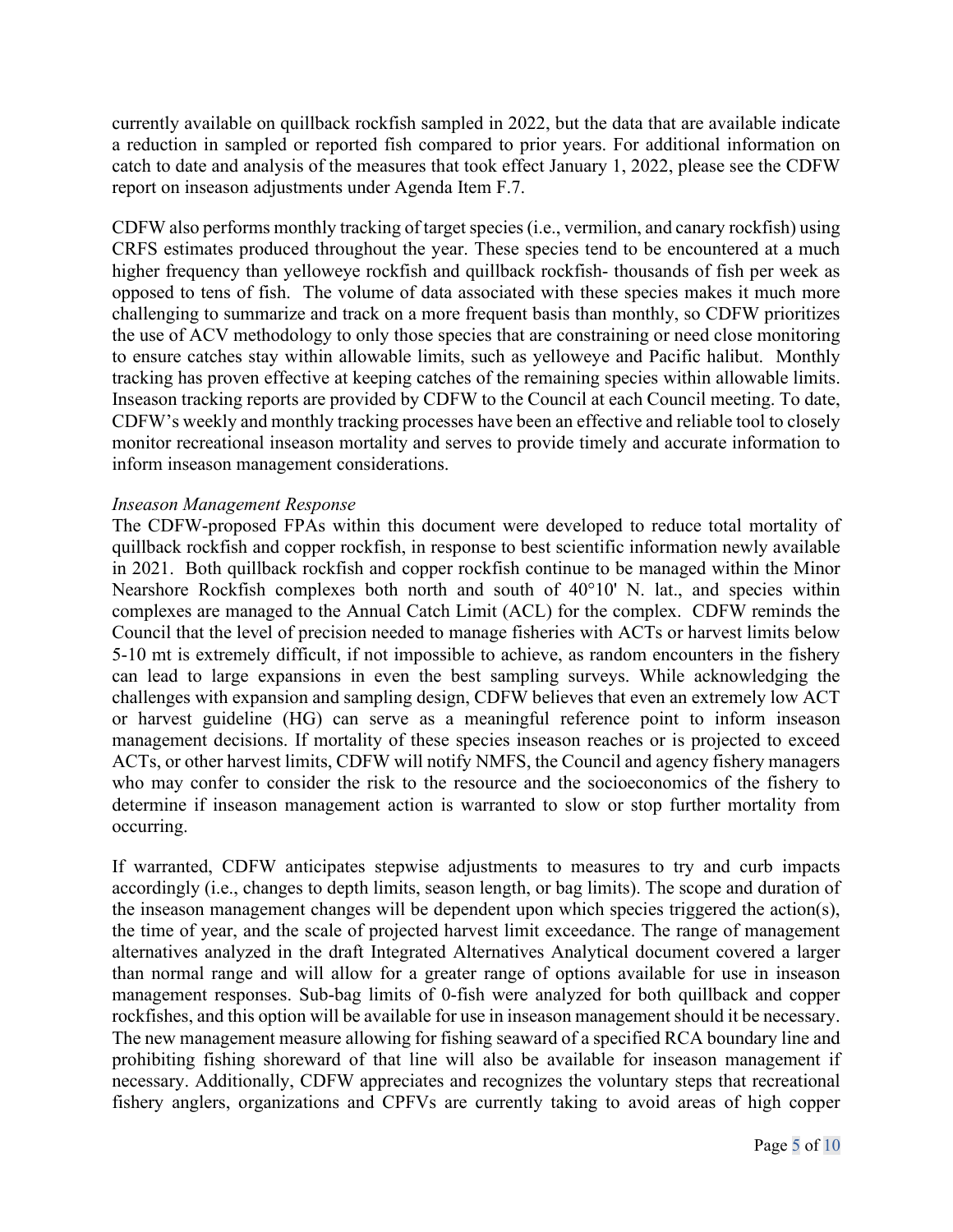rockfish and quillback rockfish encounters and the utilization of descending devices with released fish to reduce mortality on these species. CDFW has broadened its angler outreach on descending devices and is committed to educating the public on their use along with distributing free descending devices to anglers provided to CDFW by the Pacific States Marine Fisheries Commission.

CDFW also reaffirms its commitment to keeping mortality of yelloweye rockfish, the only remaining rebuilding stock in the FMP, within the California recreational HG by using the inseason monitoring and reporting methods described above. Additionally, per 50 CFR  $660.60(c)(4)$ , inseason action can be taken by NMFS outside of a Council meeting should the yelloweye harvest limit be attained or projected to be attained prior to the first day of the next Council meeting.

# *Recreational Fishery Season Structure FPA*

All of the season structures depicted below are a substantial departure from the status quo, in that each management area will incur a significant reduction in fishing time in nearshore waters of 30 percent or more. The severe reductions are necessary to incorporate the best scientific information available from the 2021 stock assessments for quillback and copper rockfishes off California and the rebuilding analysis for quillback rockfish off California. The proposed reductions are intended to keep harvest levels proportional to the biomass off California consistent with the SSC recommendations of combining assessment areas for copper rockfish status determination. In lieu of multiple regional ACTs for each management area south of 40°10' N. lat., CDFW recommends using a single ACT in this area, combined with traditional management measures (season structures, depths, bag limits, etc.) that equitably distribute the limited fishing opportunity between sub-regions. These proposed season structures were crafted following multiple discussions with interested stakeholders between January and May 2022 and are refinements of Scenario 4 as presented in [Agenda Item F.4.a Supplemental CDFW Report 1, April 2022.](https://www.pcouncil.org/documents/2022/04/f-4-a-supplemental-cdfw-report-1-4.pdf/)

Under status quo, California's nearshore waters in each of the five Groundfish Management Areas are open between eight and ten months of the year. The proposed 2023-2024 season structures all reduce nearshore fishing opportunities that span from five to five and a half months, depending on the area. CDFW notes that for southern California, the reduction in nearshore fishing time is the most severe – from ten months down to five and a half months.

CDFW worked with stakeholders over winter to examine possible alternatives to mitigate for losses in nearshore fishery opportunities that are necessary to reduce catch and bycatch of these two nearshore rockfish species, such as an offshore fishery (a fishery that operates only seaward of a specified RCA boundary line) as described in [Agenda Item E.9.a Supplemental CDFW Report](https://www.pcouncil.org/documents/2022/03/e-9-a-supplemental-cdfw-report-1.pdf/)  [1, March 2022](https://www.pcouncil.org/documents/2022/03/e-9-a-supplemental-cdfw-report-1.pdf/) and [Agenda Item F.4.a Supplemental CDFW Report 1, April 2022.](https://www.pcouncil.org/documents/2022/04/f-4-a-supplemental-cdfw-report-1-4.pdf/)

Projected impacts (mt) were calculated using the established RecFISH catch projection model and are highly uncertain, except for vermilion rockfish (Table 5). Vermilion rockfish is not one of the species included in the RecFISH model. Instead, CDFW updated the inseason analysis conducted in November 2021 [\(Agenda Item E.7.a Supplemental CDFW Report 2, November 2021\)](https://www.pcouncil.org/documents/2021/11/e-7-a-supplemental-cdfw-report-2.pdf/) with fullyear 2021 data and projected fishery performance in 2022 to develop recreational catch projections for 2023-24. Projections include impacts for quillback and copper rockfish under the status quo 1 fish sub-bag limits and for vermilion rockfish status quo 4-fish sub-bag limit as described in the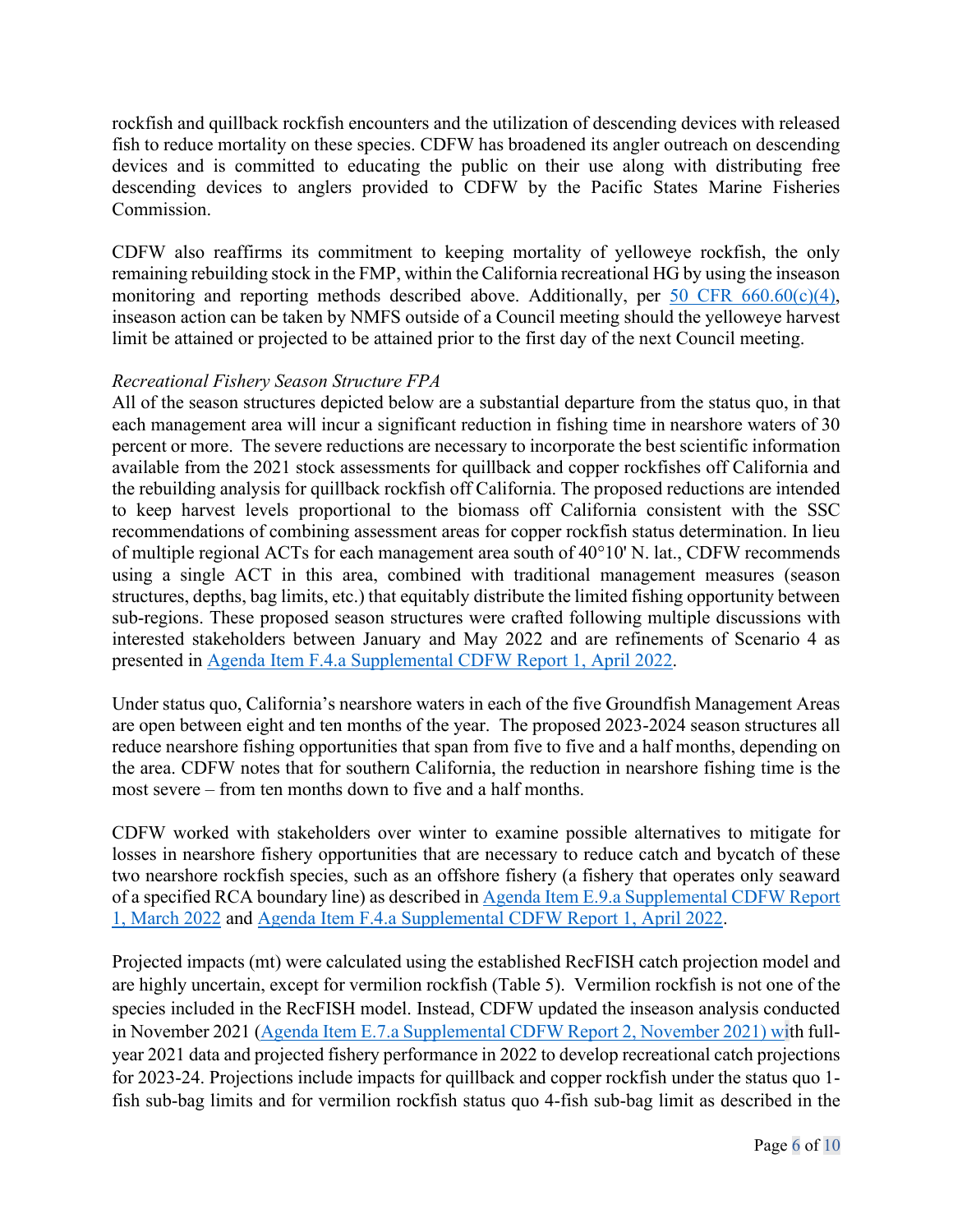Bag Limits section of this document. See Model and Catch Projection Uncertainty section of this document and in [Agenda Item F.4.a Supplemental CDFW Report 1, April 2022](https://www.pcouncil.org/documents/2022/04/f-4-a-supplemental-cdfw-report-1-4.pdf/) for additional information.

CDFW proposes the following recreational groundfish fishery season structures by Management Area for the 2023-24 biennium as an FPA:

In the Northern Management Area  $(42^{\circ}$  N. lat. to  $40^{\circ}10'$  N. lat.), the fishery for the Rockfish, Cabezon, and Greenling (RCG) complex and lingcod is closed Jan 1-May 14 and Oct 16-Dec 31 and is open in all depths May 15-October 15 (Table 1).

In the Mendocino Management Area (40°10' N. lat. to 38°57.5' N. lat.), and the San Francisco Management Area (38°57.5' N. lat. to 37°11' N. lat.) the fishery is closed Jan 1-May 14, open May 15-July 15 seaward of the 50 fm RCA line, and open in all depths from July 16-Dec 31 (Table 2).

In the Central Management Area (37°11' N. lat. to 34°27' N. lat.) the fishery is closed Jan 1-Apr 30, open May 1-Sept 30 in all depths, and open Oct 1-Dec 31 seaward of the 50 fm RCA line (Table 3).

In the Southern Management Area (34°27' N. lat. to US/Mex border) the fishery is closed Jan 1- Mar 31, open April 1-Sept 15 in all depths, and open Sept 16-Dec 31 seaward of the 50 fm RCA line (Table 4).

In all Management Areas, California scorpionfish, sanddabs, "other flatfish"<sup>[1](#page-6-0)</sup>, petrale sole, starry flounder, leopard shark, and "other groundfish" (which is defined in California Code of Regulations, Title 14, §28.49 as including soupfin shark, Dover sole, English sole, arrowtooth flounder, spiny dogfish, skates, ratfish, grenadiers, finescale codling, Pacific cod, Pacific whiting, sablefish and thornyheads), are open year-round at all depths.

In all Management Areas, during months that an "offshore-only" fishery is active in that management area, possession or retention of nearshore rockfish (defined as black rockfish, blue rockfish, black and yellow rockfish, brown rockfish, China rockfish, copper rockfish, calico rockfish, gopher rockfish, kelp rockfish, grass rockfish, olive rockfish, quillback rockfish, and treefish), cabezon, and greenlings is prohibited in all depths throughout that area. During an "offshore-only" fishery, fishing for, take and possession of shelf and slope rockfish and lingcod is only authorized in waters seaward of an RCA boundary line, as defined by connecting the series of waypoints. During times that an offshore-only fishery operates, vessels may transit through waters shoreward of the RCA line with no fishing gear in the water with the aforementioned species aboard. This means anglers who are targeting species such as bass, barracuda, California halibut, yellowtail, California scorpionfish, and California sheephead, in the areas shoreward of the RCA cannot have aboard any rockfish, cabezon, greenlings or lingcod during times when an offshore fishery operates.

<span id="page-6-0"></span><sup>&</sup>lt;sup>1</sup> "Other flatfish" are described in California Code of Regulations (CCR) Title 14, §1.91(a)(10) including only butter sole, curlfin sole, flathead sole, Pacific sanddab, rex sole, rock sole, and sand sole.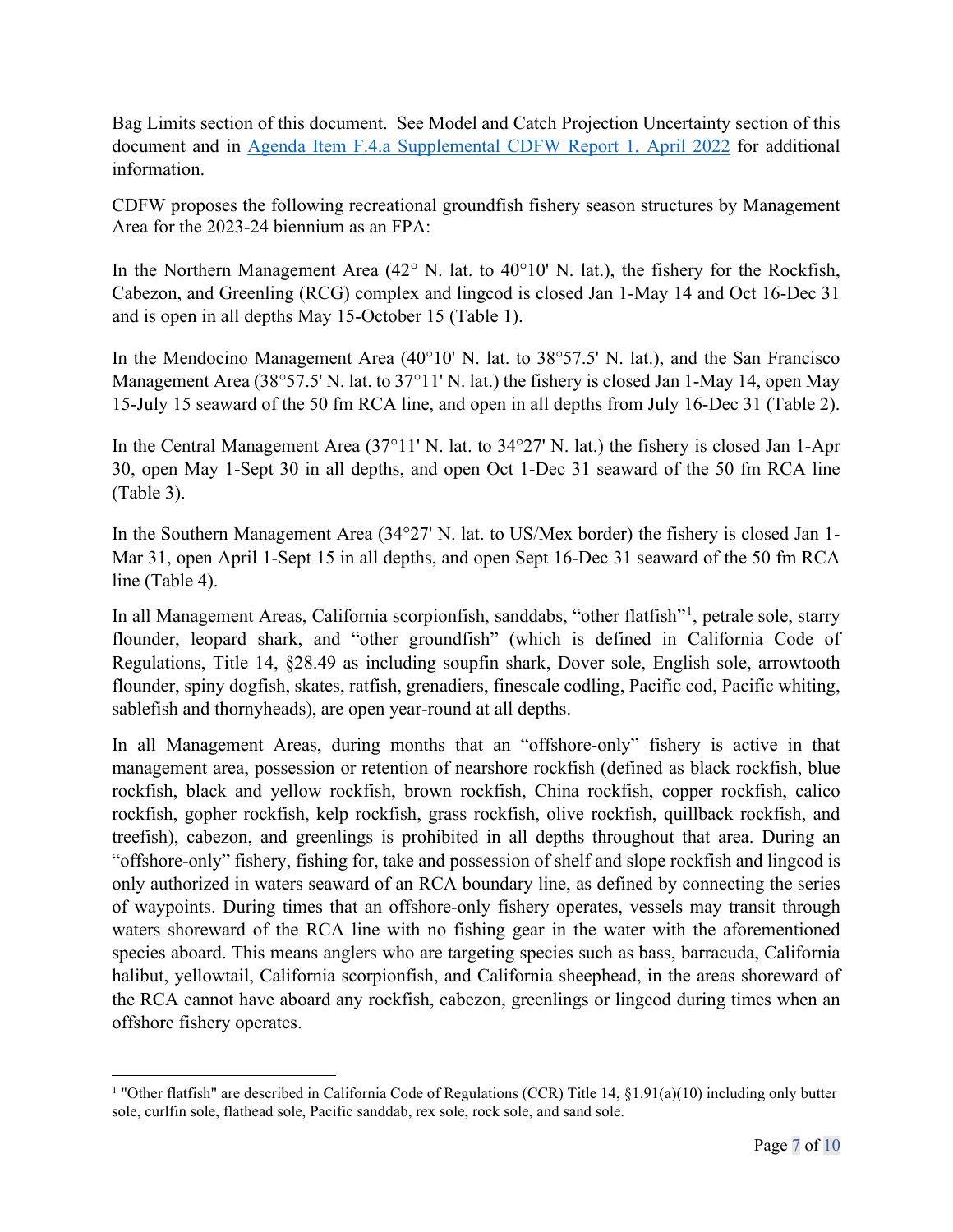Anglers are advised to plan their trips accordingly, especially when fishing for multiple target species during an "offshore only" fishery. Compliance with these retention requirements necessitates advance planning when fishing for groundfish and transiting through closed areas back to port.

Ocean whitefish and California sheephead are two state-managed species for which regulations, especially in the recreational fishery, have been coupled to those of federal groundfish to help minimize encounters with overfished shelf rockfish species. Currently, yelloweye rockfish is the only rebuilding groundfish species off California, and there is no longer a need to couple the recreational regulations for ocean whitefish and California sheephead to those for federal groundfish. Proposed modifications to state regulations (California Code of Regulations, Title 14) would allow recreational take of ocean whitefish year-round in all depths; no changes to the current 10-fish daily bag limit are proposed. As proposed, the recreational California sheephead fishery would be closed Jan 1-the last day of Feb, and open Mar 1-Dec 31 at all depths, and the daily bag limit would be reduced from 5-fish to 2-fish to keep catches within a state defined Total Allowable Catch limit and sector allocation.

**Table 1. Season structure in the Northern Management Area for 2023-24 under the CDFW FPA. Proposed season structures for the groundfish associated state-managed California sheephead and ocean whitefish are included for reference.**

| <b>Species</b>                       |                           |                           |  |  | Jan   Feb   Mar   Apr   May   Jun   July   Aug   Sep   Oct   Nov   Dec |  |  |  |        |  |  |  |
|--------------------------------------|---------------------------|---------------------------|--|--|------------------------------------------------------------------------|--|--|--|--------|--|--|--|
| RCG and lingcod                      |                           | Open All Depths<br>Closed |  |  |                                                                        |  |  |  | Closed |  |  |  |
| California scorpionfish              | Open All Depths           |                           |  |  |                                                                        |  |  |  |        |  |  |  |
| Leopard shark                        | Open All Depths           |                           |  |  |                                                                        |  |  |  |        |  |  |  |
| Other federal groundfish             | Open All Depths           |                           |  |  |                                                                        |  |  |  |        |  |  |  |
| Pacific sanddab and "other flatfish" | Open All Depths           |                           |  |  |                                                                        |  |  |  |        |  |  |  |
| Petrale sole and starry flounder     | Open All Depths           |                           |  |  |                                                                        |  |  |  |        |  |  |  |
| California sheephead                 | Closed<br>Open All Depths |                           |  |  |                                                                        |  |  |  |        |  |  |  |
| Ocean whitefish                      | Open All Depths           |                           |  |  |                                                                        |  |  |  |        |  |  |  |

**Table 2. Season structure in the Mendocino and San Francisco Management Areas for 2023-24 under the CDFW FPA. Proposed season structures for the groundfish associated state-managed California sheephead and ocean whitefish are included for reference.**

| <b>Species</b>                                | Jan                       |  | Feb   Mar | Apr |  | May Jun | Jul | Aug             | Sep | Oct   Nov   Dec |  |  |
|-----------------------------------------------|---------------------------|--|-----------|-----|--|---------|-----|-----------------|-----|-----------------|--|--|
| Nearshore rockfish, cabezon and<br>greenlings | Closed<br>Open All Depths |  |           |     |  |         |     |                 |     |                 |  |  |
| Shelf and slope rockfish, lingcod             | $>50$ fm<br>Closed        |  |           |     |  |         |     | Open All Depths |     |                 |  |  |
| California scorpionfish                       | Open All Depths           |  |           |     |  |         |     |                 |     |                 |  |  |
| Leopard shark                                 | Open All Depths           |  |           |     |  |         |     |                 |     |                 |  |  |
| Other federal groundfish                      | Open All Depths           |  |           |     |  |         |     |                 |     |                 |  |  |
| Pacific sanddab and "other flatfish"          | Open All Depths           |  |           |     |  |         |     |                 |     |                 |  |  |
| Petrale Sole and starry Flounder              | Open All Depths           |  |           |     |  |         |     |                 |     |                 |  |  |
| California sheephead                          | Open All Depths<br>Closed |  |           |     |  |         |     |                 |     |                 |  |  |
| Ocean whitefish                               | Open All Depths           |  |           |     |  |         |     |                 |     |                 |  |  |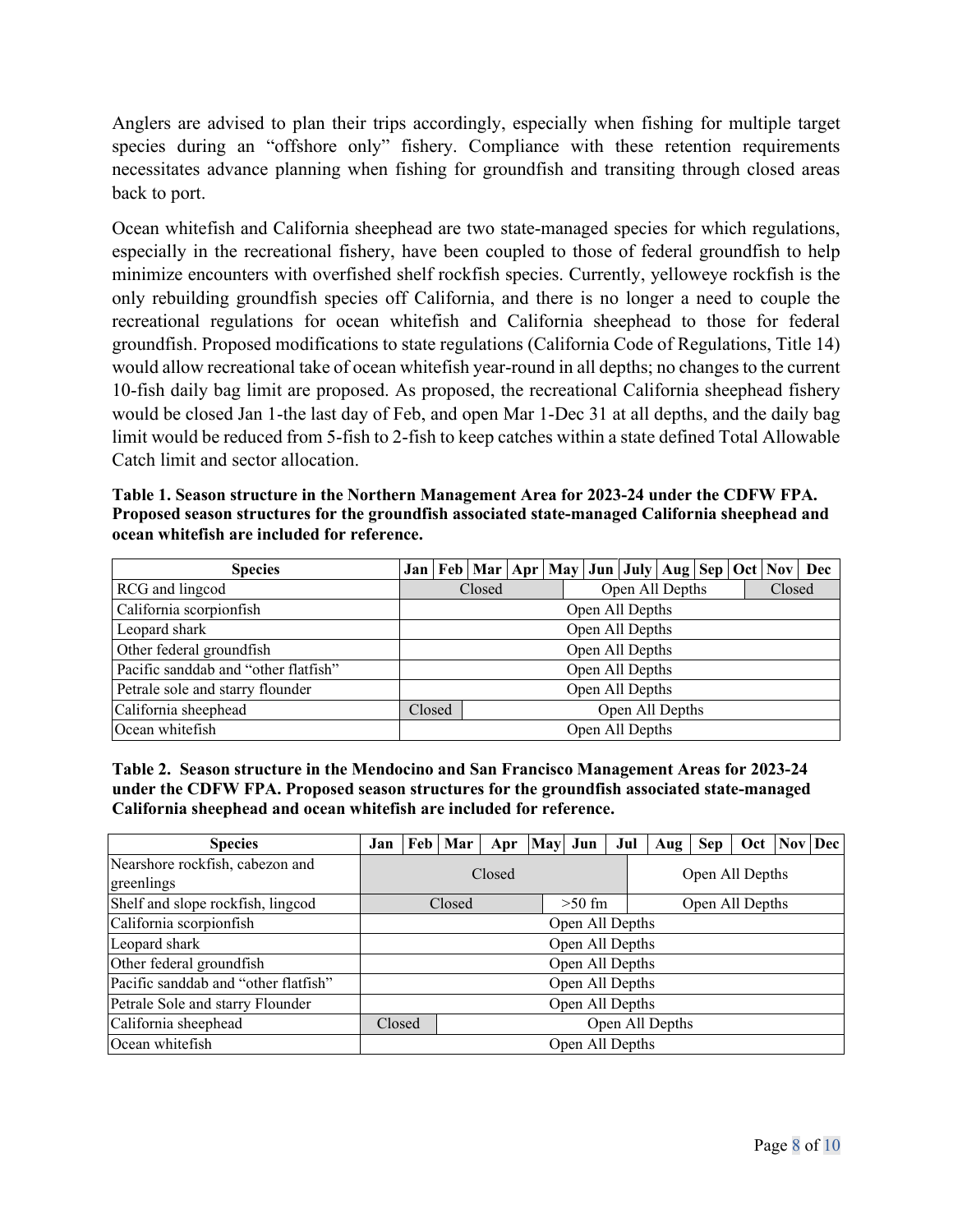**Table 3. Final preferred season structure in the Central Management Area for 2023-24 under the CDFW FPA. Proposed season structures for the groundfish associated state-managed California sheephead and ocean whitefish are included for reference.**

| <b>Species</b>                                | Jan                       |  | Feb   Mar   Apr   May |  |                 | Jun             | Jul      | Aug | <b>Sep</b> |  | Oct   Nov   Dec |  |  |  |
|-----------------------------------------------|---------------------------|--|-----------------------|--|-----------------|-----------------|----------|-----|------------|--|-----------------|--|--|--|
| Nearshore rockfish, cabezon and<br>greenlings | Closed                    |  |                       |  | Open All Depths |                 |          |     |            |  | Closed          |  |  |  |
| Shelf and slope rockfish, lingcod             |                           |  | Closed                |  |                 | Open All Depths | $>50$ fm |     |            |  |                 |  |  |  |
| California scorpionfish                       | Open All Depths           |  |                       |  |                 |                 |          |     |            |  |                 |  |  |  |
| Leopard shark                                 | Open All Depths           |  |                       |  |                 |                 |          |     |            |  |                 |  |  |  |
| Other federal groundfish                      | Open All Depths           |  |                       |  |                 |                 |          |     |            |  |                 |  |  |  |
| Pacific sanddab and "other flatfish"          | Open All Depths           |  |                       |  |                 |                 |          |     |            |  |                 |  |  |  |
| Petrale Sole and starry Flounder              | Open All Depths           |  |                       |  |                 |                 |          |     |            |  |                 |  |  |  |
| California sheephead                          | Open All Depths<br>Closed |  |                       |  |                 |                 |          |     |            |  |                 |  |  |  |
| Ocean whitefish                               | Open All Depths           |  |                       |  |                 |                 |          |     |            |  |                 |  |  |  |

**Table 4. Final preferred season structure in the Southern Management Area for 2023-24 under the CDFW FPA. Proposed season structures for the groundfish associated state-managed California sheephead and ocean whitefish are included for reference.**

| <b>Species</b>                                | Jan             |                           | Feb Mar | Apr | May             | Jun | Jul    |  |  |          | Aug   Sep   Oct   Nov   Dec |  |  |  |
|-----------------------------------------------|-----------------|---------------------------|---------|-----|-----------------|-----|--------|--|--|----------|-----------------------------|--|--|--|
| Nearshore rockfish, cabezon and<br>greenlings | Closed          |                           |         |     | Open All Depths |     | Closed |  |  |          |                             |  |  |  |
| Shelf and slope rockfish, lingcod             |                 | Open All Depths<br>Closed |         |     |                 |     |        |  |  | $>50$ fm |                             |  |  |  |
| California scorpionfish                       | Open All Depths |                           |         |     |                 |     |        |  |  |          |                             |  |  |  |
| Leopard shark                                 | Open All Depths |                           |         |     |                 |     |        |  |  |          |                             |  |  |  |
| Other federal groundfish                      | Open All Depths |                           |         |     |                 |     |        |  |  |          |                             |  |  |  |
| Pacific sanddab and "other flatfish"          | Open All Depths |                           |         |     |                 |     |        |  |  |          |                             |  |  |  |
| Petrale Sole and starry Flounder              | Open All Depths |                           |         |     |                 |     |        |  |  |          |                             |  |  |  |
| California sheephead                          |                 | Open All Depths<br>Closed |         |     |                 |     |        |  |  |          |                             |  |  |  |
| Ocean whitefish                               | Open All Depths |                           |         |     |                 |     |        |  |  |          |                             |  |  |  |

**Table 5. Projected recreational impacts (mt) of select groundfish off California for 2023-24 under the CDFW FPA. Data are from CDFW, are preliminary and subject to change.**

| <b>Species</b>                        | <b>Projected Impact (mt)</b> |
|---------------------------------------|------------------------------|
| Yelloweye rockfish                    | 12.8                         |
| Quillback rockfish                    |                              |
| N 40°10 'N. lat.                      | 2.6                          |
| S 40°10 'N. lat.                      | 2.7                          |
| Copper rockfish                       |                              |
| N 40°10 'N. lat.                      | 3.6                          |
| S 40°10 'N. lat.                      | 119.4                        |
| Cowcod (S $40^{\circ}10$ 'N lat.)     | 7.3                          |
| Canary rockfish                       | 106.9                        |
| Vermilion rockfish (S 40°10 'N. lat.) | 200                          |